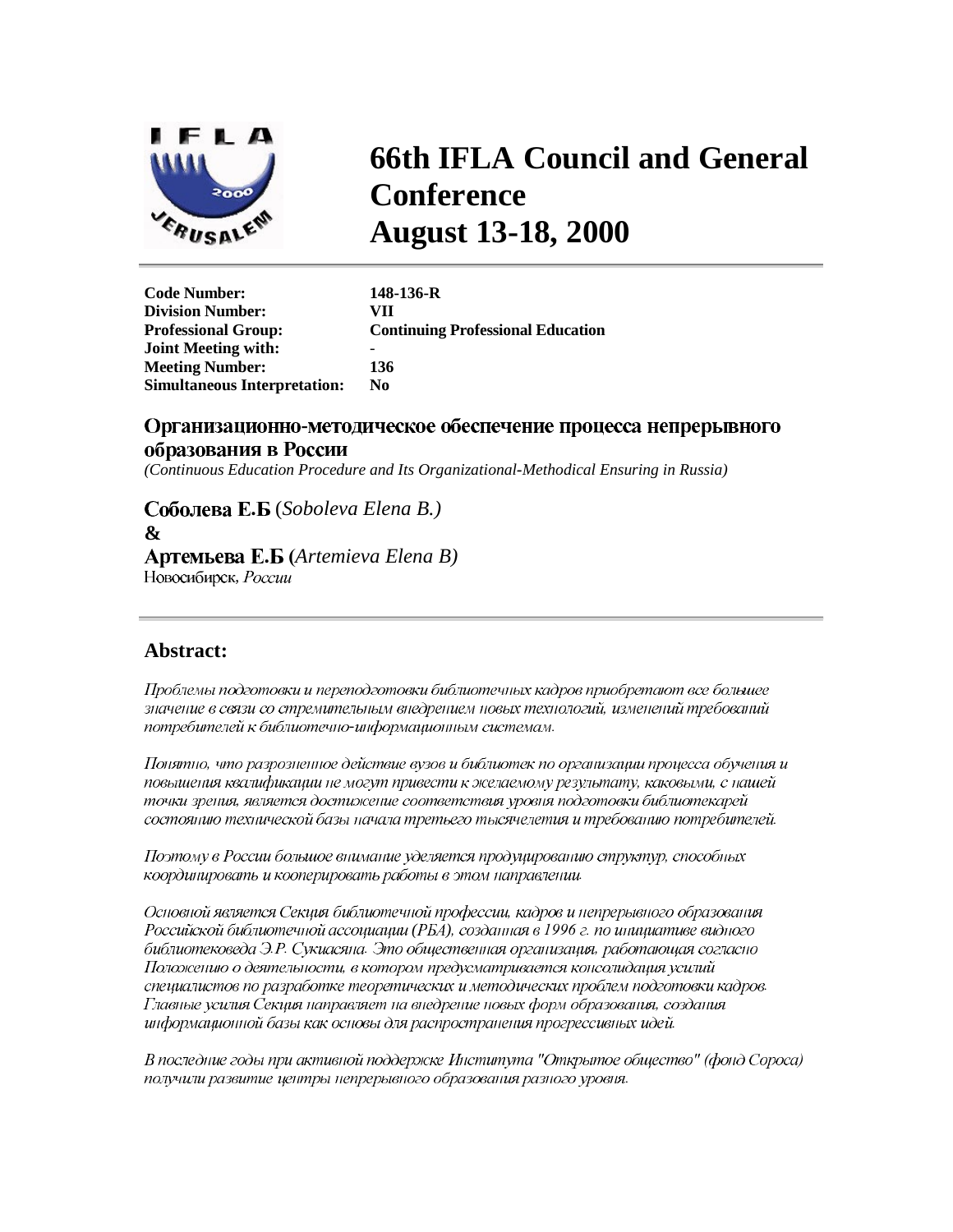Так, в Азиатской части России создан и успешно функционирует Сибирский региональный библиотечный центр непрерывного образования (при ГПНТБ СО РАН), выполняющий следующие функции:

- обеспечение непрерывности образования, повышение профессионального уровня библиотечных работников сибирско-дальневосточного региона;
- оказание помощи библиотекам, информационным учреждениям и организациям региона дополнительными образовательными услугами, учебно-методическими и научными разработками;
- содействие сокращению расходов библиотек на обучение персонала;
- удовлетворение потребностей специалистов библиотек и преподавателей библиотечных учебных заведений в новейшей информации о передовом отечественном и зарубежном опыте, разработка механизма вхождения в информационное пространство сибирскодальневосточного региона, России и мира;
- проведение научных конференций, симпозиумов, семинаров по библиотековедению, библиографоведению, информатике и книговедению на территории сибирскодальневосточного региона;
- участие в обучении слушателей различных курсов и подготовке аспирантов ГПНТБ СО РАН с привлечением ведущих ученых страны, организация стажировок специалистов в других библиотеках, приглашение специалистов по линии обмена.

Консолидация действий библиотек региона под эгидой ГПНТБ СО РАН и усиление взаимодействия с учебными заведениями представляются перспективными в решении проблемы непрерывного образования библиотекарей. Приступая к созданию Центра, мы понимали, что отдельных мероприятий, даже проведенных на высочайшем уровне, для создания системы недостаточно. Поэтому первоочередной задачей стало создание информационно-методической базы в виде фактографической базы данных (БД) "Лектор" и полнотекстовой БД "Учебники".

БД "Лектор" содержит перечень тем, по которым могут быть проведены занятия со слушателями, сведения о преподавателях, осуществляющих подготовку. Это дает возможность библиотекам региона самим ориентироваться в предлагаемых услугах. В БД "Учебник" установлены тексты учебно-методических пособий по актуалыным темам библиотековедения и библиографоведения. Предполагается, что в перспективе эта БД будет трансформирована в дистанционную обучающую систему. БД установлены на сайте ГПНТБ CO PAH и доступны через Интернет (http://info.spsl.nsc.ru), они могут быть использованы международными партнерами.

В Западной Сибири создан и успешно функционирует тренинг-центр (головная организация -Новосибирское библиотечное общество).

Созданная иерархическая система позволяет охватить разными формами обучения достаточно широкий круг специалистов библиотек разных ведомств. Проведенные семинары, программы которых формируются "под заказ" конкретных учреждений, получают высокую оценку участников.

Функционирующие организационные структуры могут и должны быть использованы для развития международного сотрудничества в области непрерывного образования. Формы достаточно разнообразны: участие иностранных специалистов в научных конференциях и семинарах, выступление в качестве тренеров на обучающих семинарах, др.

Открытость к сотрудничеству – главный принцип деятельности как Секции РБА, так и центров, о деятельности которых говорилось выше.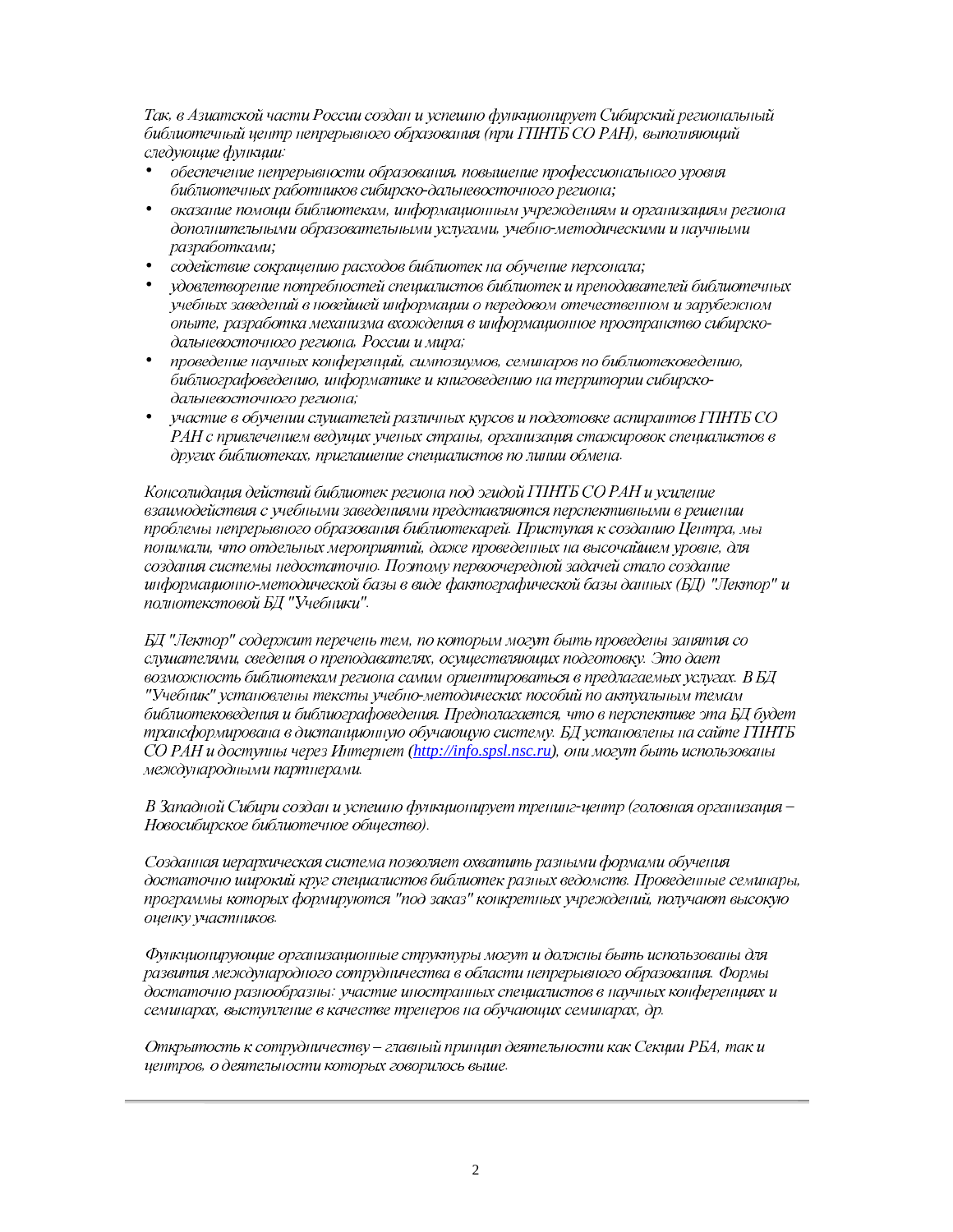Последние годы знаменуются повышенным вниманием к проблемам подготовки и переподготовки библиотечных кадров. Этому способствуют, как изменение экономических условий существования библиотек, так и революционная смена технологических основ их деятельности, связанная, прежде всего, с внедрением автоматизации. Стало ясно, что разрозненные усилия высших учебных заведений, осуществляющих подготовку библиотечных кадров, и библиотек в области повышения квалификации не приводят к желаемому результату, каковым, по нашему мнению, является лостижение соответствия межлу уровнем полготовки библиотекарей, осуществляющих информационно-библиотечное обслуживание, и требованиями общества начала третьего тысячелетия. Осознание этой ситуации привело к продуцированию структур, способных координировать и кооперировать работы в этом направлении.

Одной из них является Секция библиотечной профессии, кадров и непрерывного образования Российской библиотечной ассоциации (РБА), созданная в 1996 г. Это общественная организация, работающая согласно Положению о деятельности, в котором предусматривается консолидация усилий специалистов по разработке теоретических и методических проблем подготовки кадров. Главные усилия Секция направляет на внедрение новых форм образования, создание информационной базы как основы для распространения прогрессивных идей.

В последние годы получили развитие иентры непрерывного образования разного уровня, созданные, в том числе и при активной поддержке Института "Открытое общество" (фонд Сороса). В основном они функционируют в европейской части России. Например, это "Школа Рудомино" - учебный центр краткосрочного обучения, структурное подразделение Всероссийской государственной библиотеки иностранной литературы (Москва), ведущее большую работу с публичными и университетскими библиотеками, зарубежными партнерами, региональные тренинговые центры Российской Федерации, действующие в Нижнем Новгороде (Фундаментальная библиотека Нижегородского государственного университета), в Твери, в Брянске (Областная универсальная научная библиотека), в Екатеринбурге, работающие в основном со специалистами из библиотек Министерства культуры, Министерства образования. В Казани (Республика Татарстан) Татарский республиканский медицинский библиотечноинформационный центр обеспечивает непрерывное образование работников медицинских библиотек. В Азиатской части страны успешно функционирует тренинг-центр Новосибирского библиотечного общества, работающий с библиотеками Министерства культуры западносибирского региона, и Сибирский региональный библиотечный центр непрерывного образования, на характеристике деятельности которого мы остановимся подробнее. Центр создан по инициативе и на базе Государственной публичной научно-технической библиотеки Сибирского отделения Российской академии наук (Новосибирск) при поддержке крупнейших научных библиотек сибирского региона. Создан он также, благодаря поддержке института "Открытое общество". Работа центра ориентирована на библиотечно-информационные учреждения различных форм собственности сибирско-дальневосточного региона.

Сибирско-дальневосточный регион - это 2/3 территории России, на которой размещено 5 республик, 4 края, 12 областей, 8 национальных округов. Здесь проживает 32,8 млн человек более 20 % населения страны. Этот регион занимает ведущее место в экономике стран Содружества Независимых Государств (СНГ) и России по производству многих важнейших продуктов. Развит здесь сырьевой сектор и оборонный, научно-образовательный и сельскохозяйственный. При этом наблюдается отставание сибирско-дальневосточного региона от районов европейской части в решении социальных задач. Ученые отмечают, что происходит потеря потребителей культуры и их расслоение. Нужен новый подход к созданию и функционированию учреждений сферы культуры. От организационно-функционального необходим переход к социальному подходу, к переориентации учреждений на реальную жизнь людей, их интересы и ценности. Тем более что уже выявились проблемы и противоречия во взаимоотношениях населения со сферой культуры, между уровнем их развития и современными требованиями. Успешная реализация социальных задач зависит от условий функционирования учреждений культуры, в том числе и библиотек.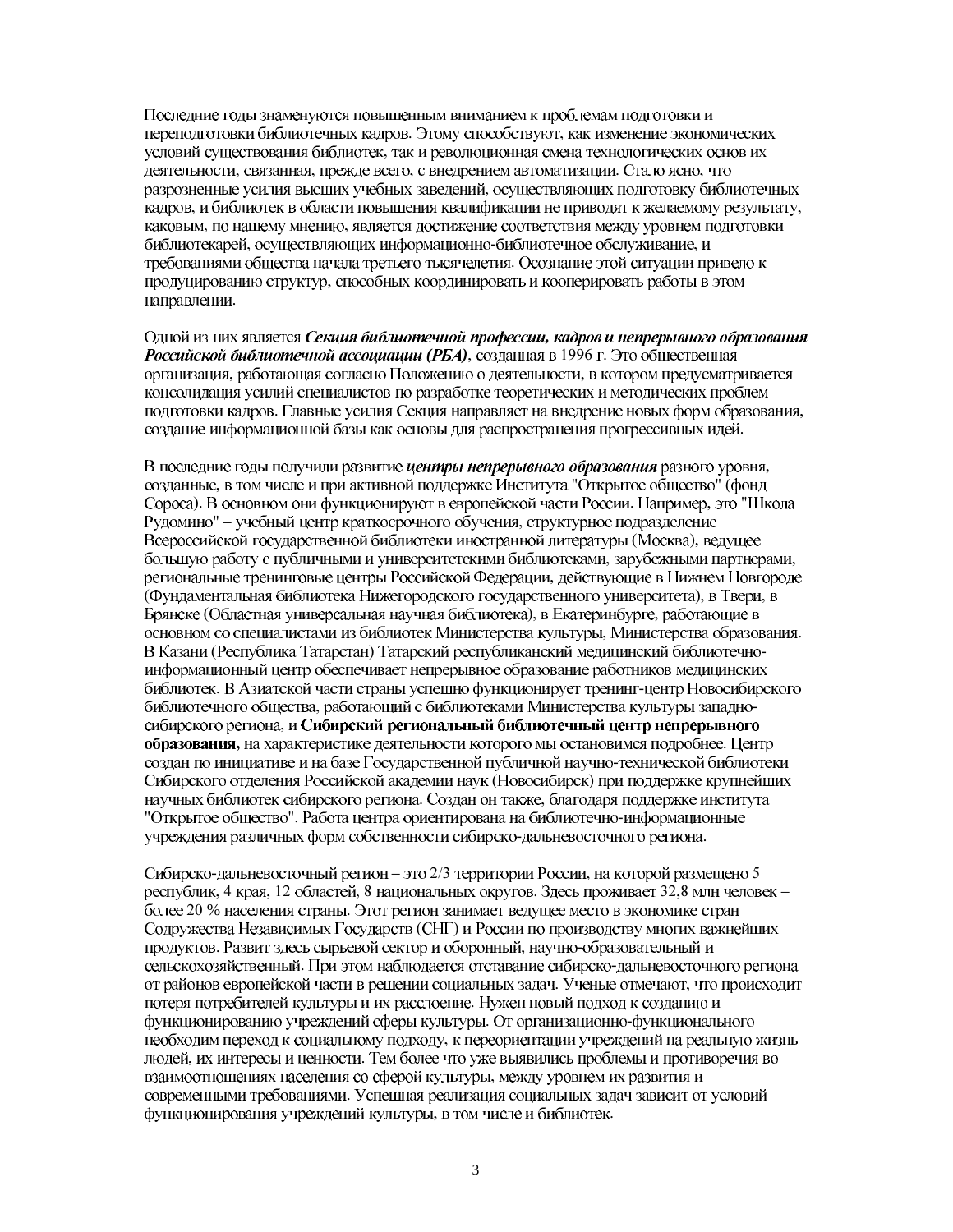Здесь работают свыше 12 тыс. массовых (публичных) библиотек, около 2 тыс. научнотехнических, свыше 80 академических (Сибирского отделения Российской академии наук и Дальневосточного научного центра Российской академии наук), более 140 медицинских, около 100 сельскохозяйственных, почти 1000 библиотек высших и средних специальных учебных заведений.

Побудительной причиной создания Центра явилось то обстоятельство, что в условиях экономической нестабильности библиотеки оказались в крайне сложной ситуации. Действующая система переподготовки кадров, основные звенья которой находились и находятся сейчас в городах Москве и Санкт-Петербурге, значительно удаленных от сибирскодальневосточного региона, оказалась финансово недоступной. Местные курсы повышения квалификации либо перепрофилированы, либо не могут обеспечить обучение слушателей, например, современным информационно-библиотечным технологиям, организационноправовым аспектам управления библиотеками и т.д., из-за отсутствия подготовленных преподавательских кадров.

Выбор ГПНТБ СО РАН в качестве базы для создания Центра был не случаен. Организационным базисом создания центра явился наработанный опыт координационной деятельности. С 1966 г. функционирует под эгидой ГПНТБ СО РАН Объединение научных и специальных библиотек Сибири и Дальнего Востока, в которое входят библиотеки различной ведомственной принадлежности - Сибирского отделения Российской академии наук, Министерства культуры (областные, краевые, республиканские), крупные специальные библиотеки, библиотеки-методические центры библиотек вузов Западной, Восточной Сибири и Дальнего Востока (научные библиотеки трех старейших и ведущих университетов -Томского, Иркутского и Дальневосточного). Именно библиотечное взаимодействие во многом обусловило процессы, происходившие в научных библиотеках региона, и основные направления их деятельности. Координируется работа в области формирования фондов и депозитарного хранения, межбиблиотечного абонемента, информационно-библиографического обслуживания, проведения научно-исследовательской работы, повышения квалификации библиотечных работников. Необходимо признать, что в последние годы, под воздействием изменений, происходящих в обществе, в связи с переходом на рыночную экономику, взаимодействие библиотек по ряду направлений ослабло, но повышение квалификации и переподготовка кадров является на настоящем этапе стержнем регионального взаимодействия. Сформированная за многие годы действующая система подготовки и переподготовки кадров (см. рис. 1) всегда была ориентирована не только на сотрудников ГПНТБ СО РАН, но и на специалистов из научных библиотек и вузов культуры сибирскодальневосточного региона.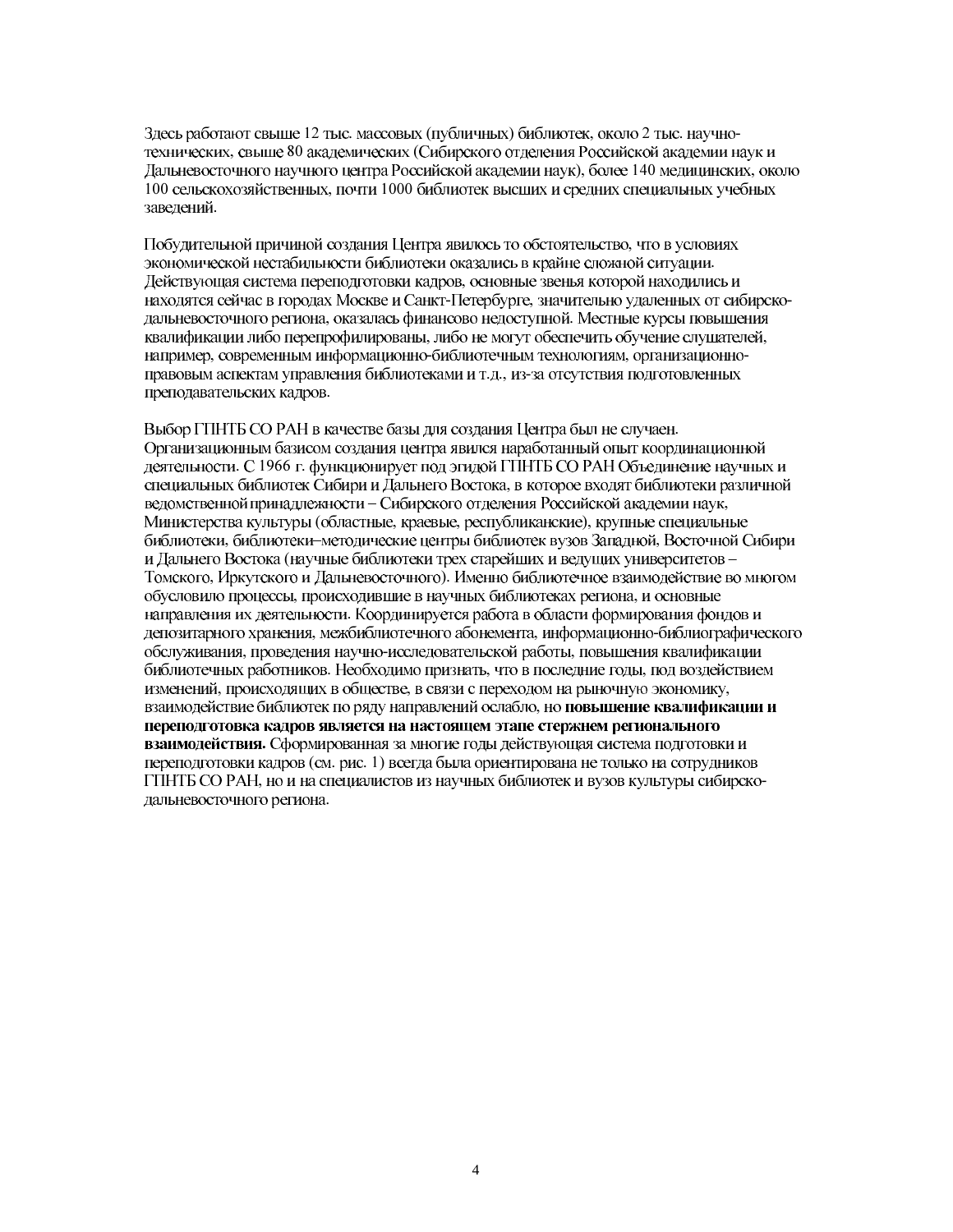#### Система подготовки и переподготовки кадров в ГПНТБ СО РАН

| Подготовка специалистов с высшим     | Кафедра профилирующих дисциплин        |
|--------------------------------------|----------------------------------------|
| образованием                         | Кемеровской государственной академии   |
|                                      | культуры и искусств (с 1989 г.)        |
|                                      |                                        |
|                                      | Гуманитарная кафедра НГУ               |
| Подготовка специалистов высшей       | Аспирантура (с 1967 г.)                |
| квалификации                         | (очная, заочная)                       |
|                                      |                                        |
|                                      | Диссертационный Совет                  |
|                                      | К 200.51.01. Специальности: 05.25.03   |
|                                      | "библиотековедение и                   |
|                                      | библиографоведение и книговедение"     |
|                                      | (педагогические и исторические науки); |
|                                      | 05.25.05 "информационные системы и     |
|                                      | процессы; правовые аспекты             |
|                                      | информатики" (технические науки) (с    |
|                                      | 1996 г.)                               |
| Переподготовка специалистов с высшим | Секция библиотечной профессии и        |
| образованием                         | непрерывного образования объединения   |
|                                      | научных и специальных библиотек        |
|                                      | Сибири и Дальнего Востока (с 1966 г.)  |
|                                      |                                        |
|                                      | Сибирский региональный библиотечный    |
|                                      | центр                                  |
|                                      | непрерывного образования (с 1998 г.)   |

### Рис. 1

Кадровый состав, сформированный в ГПНТБ СО РАН, способен проводить обучение работников библиотек по многим направлениям. При штате 500 человек здесь работают 3 доктора и 23 кандидата наук, имеющих опыт научной работы и преподавательской деятельности.

Более того, являясь крупнейшей библиотекой Азиатской территории России (фонд 14 млн экз.), ГПНТБ СО РАН обладает всеми необходимыми ресурсными возможностями для осуществления подготовки и переподготовки кадров.

Здесь освоены и находятся в промышленной эксплуатации технологии подготовки электронного каталога (ведётся с 1992 г.; насчитывает свыше 300 тыс. записей), документальных баз данных региональной тематики, обзорно-аналитической информации и т.п. Автоматизированы процессы межбиблиотечного абонемента, международного книгообмена. Внедрена электронная доставка документов. Библиотека не только использует ресурсы Интернет, но и является полноправным членом сети, выставляя на сервере собственные базы данных (БД), в т.ч. и с использованием протокола Z 39-50. На этой основе развиваются практически все известные формы информирования потребителей.

Обязательным для базового центра компонентом, является развитая материально-техническая и учебно-методическая база. В нашем случае, не говоря уже о здании и оборудовании, - это класс Интернет, открытый в 1997 г. при содействии фонда Сороса, редакционно-издательский центр, учебно-методический кабинет библиотековедения со специализированным фондом отечественной и зарубежной литературы по библиотековедению, библиографоведению,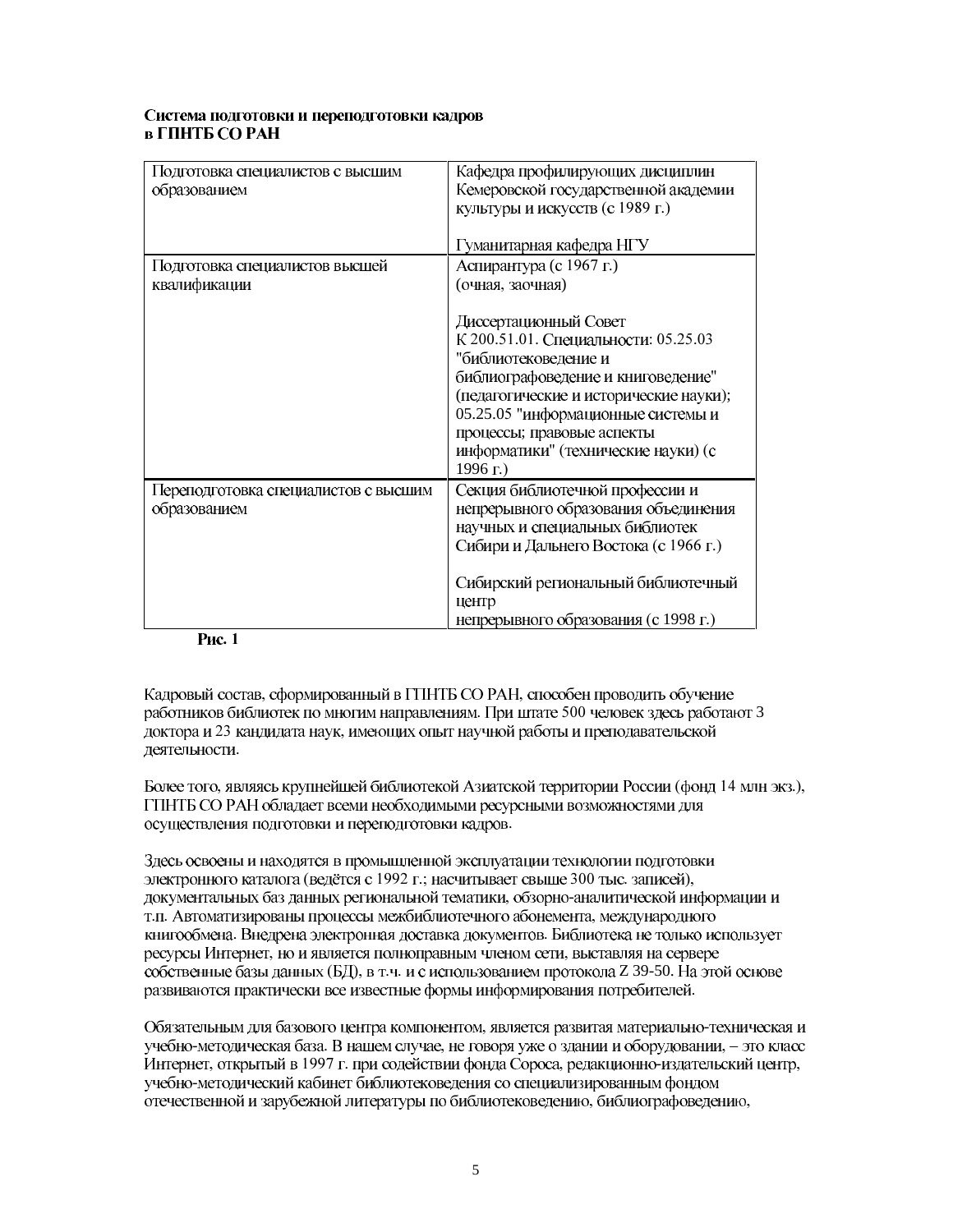книговелению и информатике (фонл 16 тыс. ел. хр.). В фонле представлены отечественные и иностранные книги, периодические и продолжающиеся издания, авторефераты диссертаций, кандидатские диссертации сотрудников, защитивших их в диссертационном совете ГПНТБ СО РАН, материалы конференций и совещаний, ГОСТЫ системы "СИБИД", неопубликованные материалы ГПНТБ СО РАН и НИО Информкультуры. Относительно богат фонд иностранных журналов по книжному делу. Среди них известные всем "British Library News", "College and Research Libraries ", "College and Research Libraries News", "Information World", "IFLA Journal ", "Internet", "Journal Education for Library and Information Science", "The Library Quarterly", "Library trends", "Research Bulletin", "Managing Information Newsletter", "Journal of Library Administration", др. Развита система каталогов и картотек и соответствующие БД (это БД трудов сотрудников ГПНТБ СО РАН, БД публикаций (аналитической росписи изданий) по библиотековедению, библиографоведению, книговедению и информатике).

Мы отдаём себе отчёт в том, что усилиями одной, пусть и мощной библиотеки, потребности в образовательных услугах не могут быть удовлетворены. Необходима консолидация сил всех учреждений, заинтересованных в развитии научного и кадрового потенциала, координация их действий. Задачи, стоящие перед Центром - это:

- обеспечение непрерывности образования, повышение профессионального уровня библиотечных работников сибирско-дальневосточного региона;
- оказание помощи библиотекам, информационным учреждениям и организациям региона дополнительными образовательными услугами, учебно-методическими и научными разработками;
- содействие сокращению расходов библиотек на обучение персонала;
- удовлетворение потребностей специалистов библиотек и преподавателей библиотечных • учебных заведений в новейшей информации о передовом отечественном и зарубежном опыте, разработка механизма вхождения в информационное пространство сибирско-дальневосточного региона, России и мира;
- проведение научных конференций, симпозиумов, семинаров по библиотековедению, библиографоведению, информатике и книговедению на территории сибирскодальневосточного региона;
- участие в обучении слушателей различных курсов и подготовке аспирантов ГПНТБ СО РАН с привлечением ведущих ученых страны, организация стажировок специалистов в других библиотеках, приглашение специалистов по линии обмена.

Согласно Положению о деятельности Центра, он является структурным подразделением ГПНТБ СО РАН, непосредственное руководство которым осуществляет руководитель Центра и его заместители по основным направлениям работы.

Для определения основных направлений региональной политики в области непрерывного образования и координации учебной, научно-методической, информационной и издательской деятельности при центре создан Консультационный Совет, членами которого являются представители научных библиотек сибирского региона (Кемеровская областная универсальная научная библиотека, Алтайская краевая научная библиотека, Национальная библиотека Республики Саха, Центральная научная сельскохозяйственная библиотека Сибирского отделения Россельхозакадемии, Кемеровская государственная академия культуры и искусства). Взаимодействие с библиотеками региона по организации обучения регламентируются договорами о сотрудничестве, которых в настоящее время заключено 11. Это Иркутская, Кемеровская областные, Красноярская, Алтайская краевые, Национальные библиотеки Республики Саха (Якутия) и Республики Хакасии, Агинская окружная библиотека, Дальневосточная государственная научная библиотека, Научная библиотека Иркутского госуниверситета, Кемеровская государственная академия и Алтайский государственный институт искусств и культуры.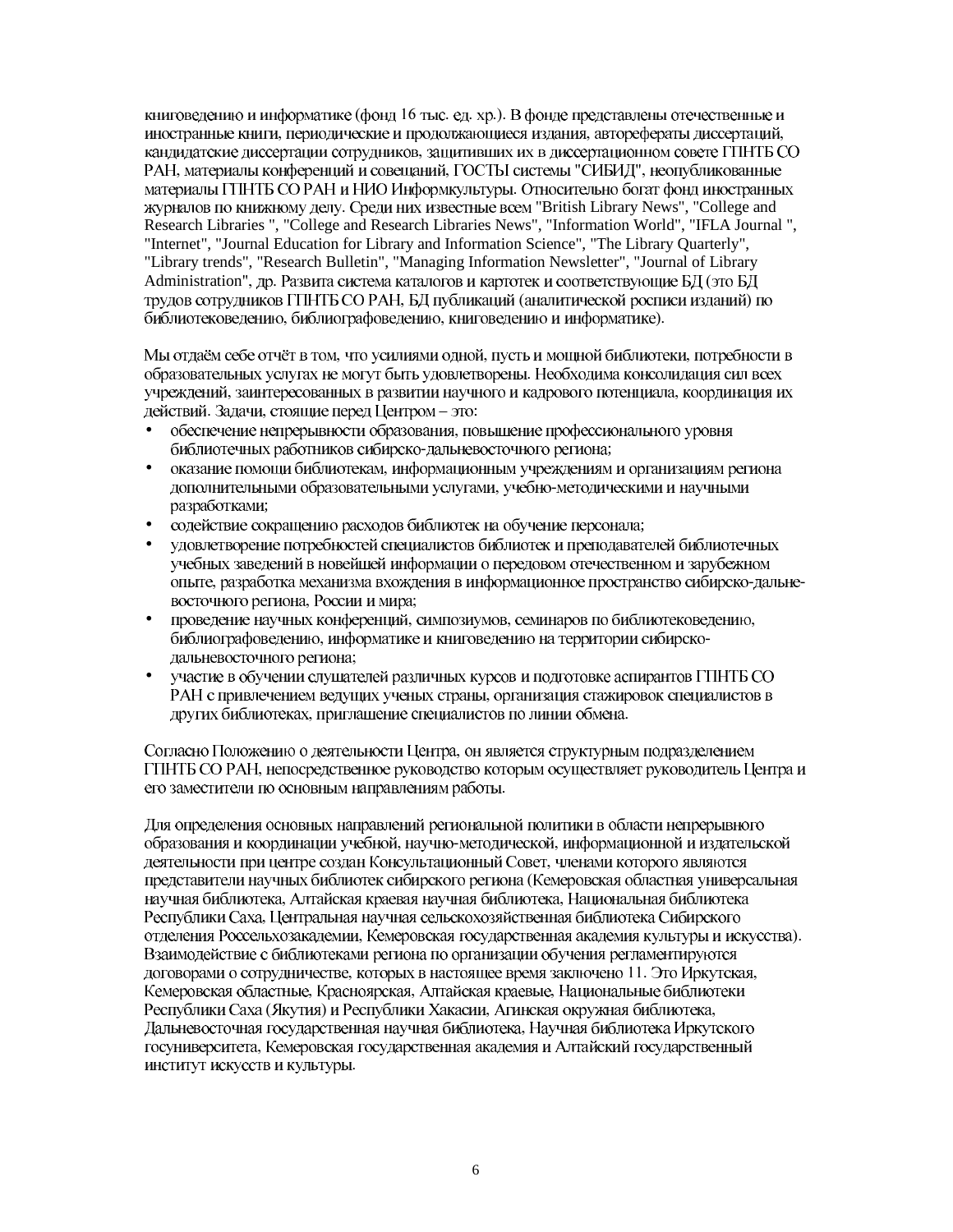Центром разработан пакет планово-организационной локументации. На сайте ГПНТБ СО РАН размещена и постоянно пополняется информация о его работе (http://www.spsl.nsc.ru).

Учитывая то обстоятельство, что деятельность центра ориентирована на территориальноудалённые учреждения, в первую очередь были созданы и установлены в сети Интернет базы данных, являющиеся информационно-методической основой его деятельности. Прежде всего, это фактографическая БД "Лектор" - открытая БД, в которой помещаются сведения о тематике лекций, данные о лекторах, что дает возможность библиотекам территорий формировать тематику обучения в зависимости от своих потребностей и возможностей. Сейчас в ней зафиксированы темы лекторов ГПНТБ СО РАН, ГПНТБ России, Библиотеки по естественным наукам Российской академии наук, Кемеровского и Алтайского, Восточно-Сибирского и Хабаровского государственных вузов искусств и культуры, осуществляющих подготовку библиотечных специалистов. В полнотекстовой БД "Учебник" установлены тексты учебнометодических пособий по актуальным темам библиотековедения и библиографоведения. Сейчас учебно-методических пособий 5, в 2000 г. планируется подготовка еще 3. В перспективе эта БД будет трансформирована в дистанционную обучающую систему. Это потребует разработки программного обеспечения гипертекстовой системы дистанционного обучения с проверкой и оценкой усвоения материала; создания пользовательского интерфейса доступа к учебным пособиям через Интернет; установки системы на Web-сервере ГПНТБ СО РАН и ввод ее в работу сначала в экспериментальном режиме, а потом - в промышленном. Внедрение системы дистанционного обучения позволит: библиотечным сотрудникам повышать свою квалификацию без отрыва от работы; обучаться в индивидуальном темпе под наблюдением опытного консультанта; получать доступ к новым разработкам; самостоятельно проводить контроль качества своего обучения. Дистанционное обучение библиотечных работников страны с использованием разработанной системы будет производиться по каналам связи с Web-сервера ГПНТБ СО РАН бесплатно.

Информация, размещенная в БД сейчас, активно изучается пользователями. Об этом позволяет судить число обращений к БД. За 7 месяцев работы 1999 г. число посещений БД из библиотек региона составило 885, число пользователей - 140 ("Учебники" - 406/94, "Лектор" - 479/46) (из библиотек Москвы, Томска, Новосибирска, Красноярска, др.). За январь, февраль 2000 г. число посещений БД "Учебники" - 179, БД "Лектор" - 143. Мы надеемся, что эти БД станут общероссийским достоянием, и в их наполнении примут участие, прежде всего, члены секции библиотечной профессии, кадров и непрерывного образования Российской библиотечной ассоциации, библиотеки, вузы и все специалисты, в том числе зарубежные партнеры, заинтересованные в проведении мероприятий в библиотечно-информационных учреждениях сибирско-дальневосточного региона. Мы с благодарностью рассмотрим их предложения.

Но главное для библиотек региона, сотрудничающих с Центром, - это, конечно, проведение выездных семинаров, возможность возобновить которые, дал грант ИОО. Уже отчитаны лекции на курсах повышения квалификации по приглашению Кемеровской областной научной библиотеки (один раз в 1999 и трижды в 2000 гг.). Проведен семинар для специалистов библиотек Иркутска (дважды - также в 1999 и 2000 гг.), на каждом из которых присутствовало около 60 человек - из Иркутской областной научной библиотеки, Научной библиотеки Иркутского государственного университета, библиотек академической сети. Помимо лекций по проблемам формирования фондов отечественной и иностранной литературы, внедрения автоматизированных технологий, в частности, особенностей современных программных средств, возможностей электронной доставки документов, использования сети Интернет, были проведены практические консультации. Программа семинара в Якутске для сотрудников библиотек Республики Саха (1999 г.) формировалась также с учетом пожеланий принимающей стороны. Поэтому в нее помимо проблематики, связанной с использованием современных технологий, вошли вопросы по организации научно-исследовательской работы, экономикоправовой деятельности библиотеки, социально-психологическим основам руководства кадрами. Практические занятия по работе в сети Интернет были проведены на базе Института космофизических исследований и аэрономии СО РАН. Число участников семинара превысило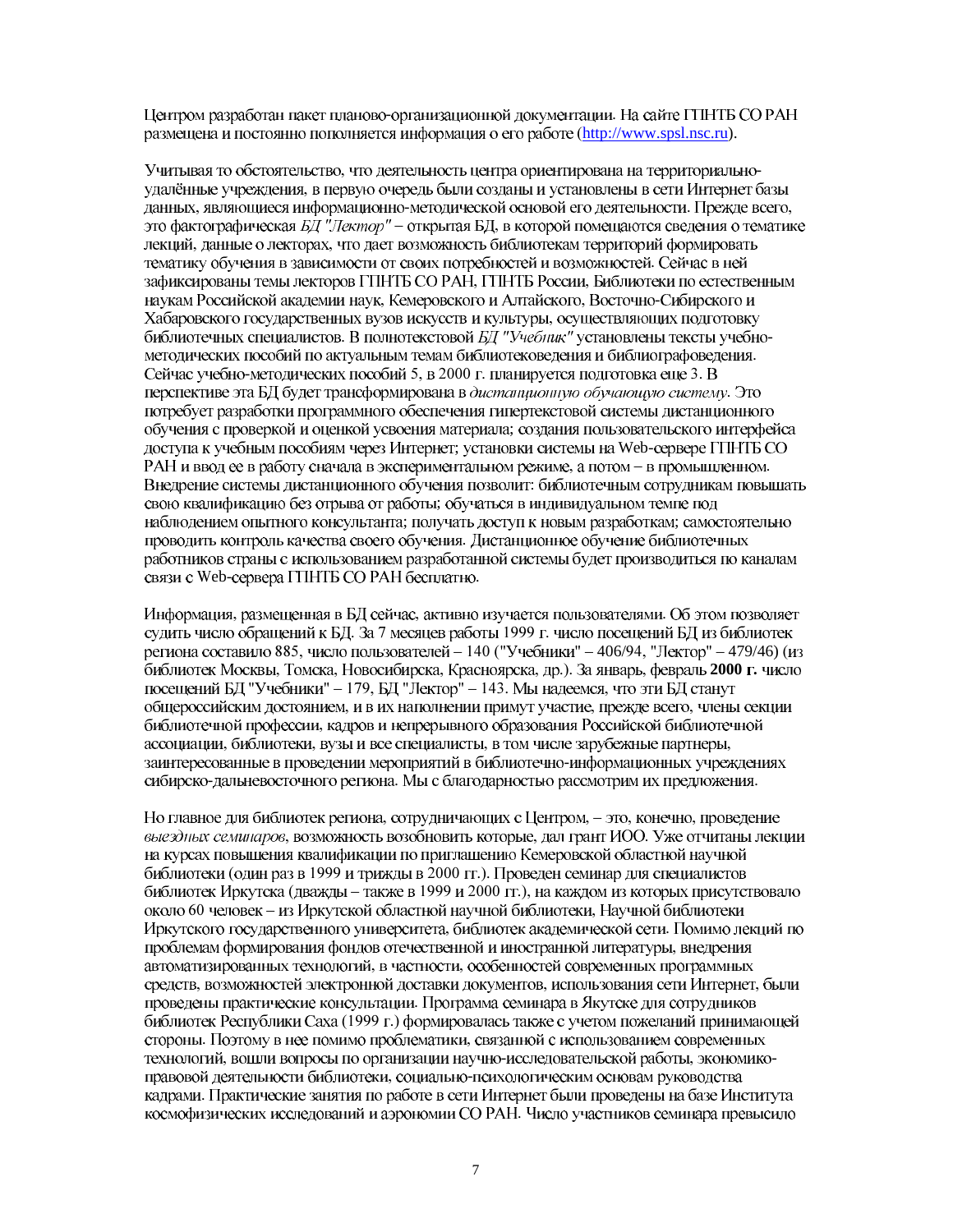100 человек – представителей библиотек Министерства культуры Республики Саха, вузовской и академической сети. Проведены подобные семинары в Красноярске, Томске (1999 г.). Здесь же обсуждались проблемы формирования библиотечных фондов. Заинтересовали слушателей из библиотек и вузов культуры курсы по истории книжного и библиотечного дела в России (Барнаул, Кемерово, 2000 г.), экономике библиотечного дела (Барнаул, 2000 г.), грантоведению (Барнаул, Кемерово, 2000 г.) и др. За год с небольшим проведено более 10 выездных семинаров. Принципиальным, с нашей точки зрения, является то, что темы семинаров определяются самими библиотеками, обучение сотрудников которых мы осуществляем. Более того, выехав бригадой лекторов в 3-4 человека, мы имеем возможность обучить большую аудиторию слушателей (от 50 до 100 человек). Причем каждый тренер обучает по 15-20 человек, занятия всех групп проводятся в одно и то же время в разных классах.

С помощью Института "Открытое общество", совместно с Западно-Сибирским тренингцентром, функционирующем при Новосибирском библиотечном обществе, в ноябре 1999 г. проведен семинар-тренинг "Интернет в библиотеке", позволивший подготовить 18 тренеров (обучающих в своих регионах) из библиотечно-информационных учреждений различной ведомственной принадлежности. Проведен научно-практический семинар организаторов непрерывного образования. Тема семинара: "Руководитель библиотеки: непрерывное образование в условиях перемен" (октябрь 1999 г.), который, как мы надеемся, помог найти новые повороты в развитии этого направления.

В работе приняли участие почти 100 специалистов из Казани, Челябинска, Новосибирска, Иркутска, Якутска, Томска, Красноярска, Абакана, Кемерова, Барнаула, Хабаровска, других городов Сибири и Дальнего Востока, а также директор "Школы Рудомино" (ВГБИЛ) (Москва), представители Российской государственной библиотеки (Москва), Российской национальной библиотеки (Санкт-Петербург), Академии переподготовки работников искусства, культуры и туризма (Москва) и др. Необходимо отметить высокий профессиональный уровень собравшихся - из 98 участников семинара 2 доктора и 25 кандидатов наук.

Семинар проводился в виде тематических заседаний. Рассматривались факторы формирования экономико-правовой, информационной культуры руководителя библиотеки; опыт управления персоналом в конкретных библиотечно-информационных учреждениях различных систем и ведомств. Во многих докладах была дана характеристика состояния кадровых ресурсов и системы непрерывного образования в национальных и областных библиотечных центрах, освещался опыт работы вузовских библиотек, а также опыт взаимодействия библиотек и учебных заведений. С большим интересом участниками обсуждалась роль фондов и общественных организаций в поддержке библиотек и непрерывного библиотечного образования, в т.ч. на международном уровне. На семинаре были подведены первые итоги деятельности Сибирского регионального библиотечного центра непрерывного образования. По результатам работы были приняты рекомендации, предусматривающие, в том числе, активизацию участия библиотек в работе Центра.

Кроме семинаров разных форм Центром практикуется также проведение стажировок (В 1999 г. на базе ГПНТБ СО РАН их проведено восемь).

Говоря о перспективах деятельности Центра, нельзя обойти проблему его финансирования. Грант, выделенный фондом Сороса, помог на стадии организации, благодаря ему проведён ряд семинаров, о которых рассказывалось выше, продемонстрированы библиотечному сообществу возможности по обучению, которыми располагает регион. На настоящем этапе библиотеки, формируя заявки на проведение семинаров, берут на себя оплату приезда преподавателей, организацию аудитории, техническое обеспечение процесса. Возникшее осознание новых возможностей позволяет говорить о том, что деятельность Центра будет развиваться, и уже сейчас можно констатировать, что созданная иерархическая система обучения позволяет охватить достаточно широкий круг специалистов библиотек разных ведомств. Проведенные